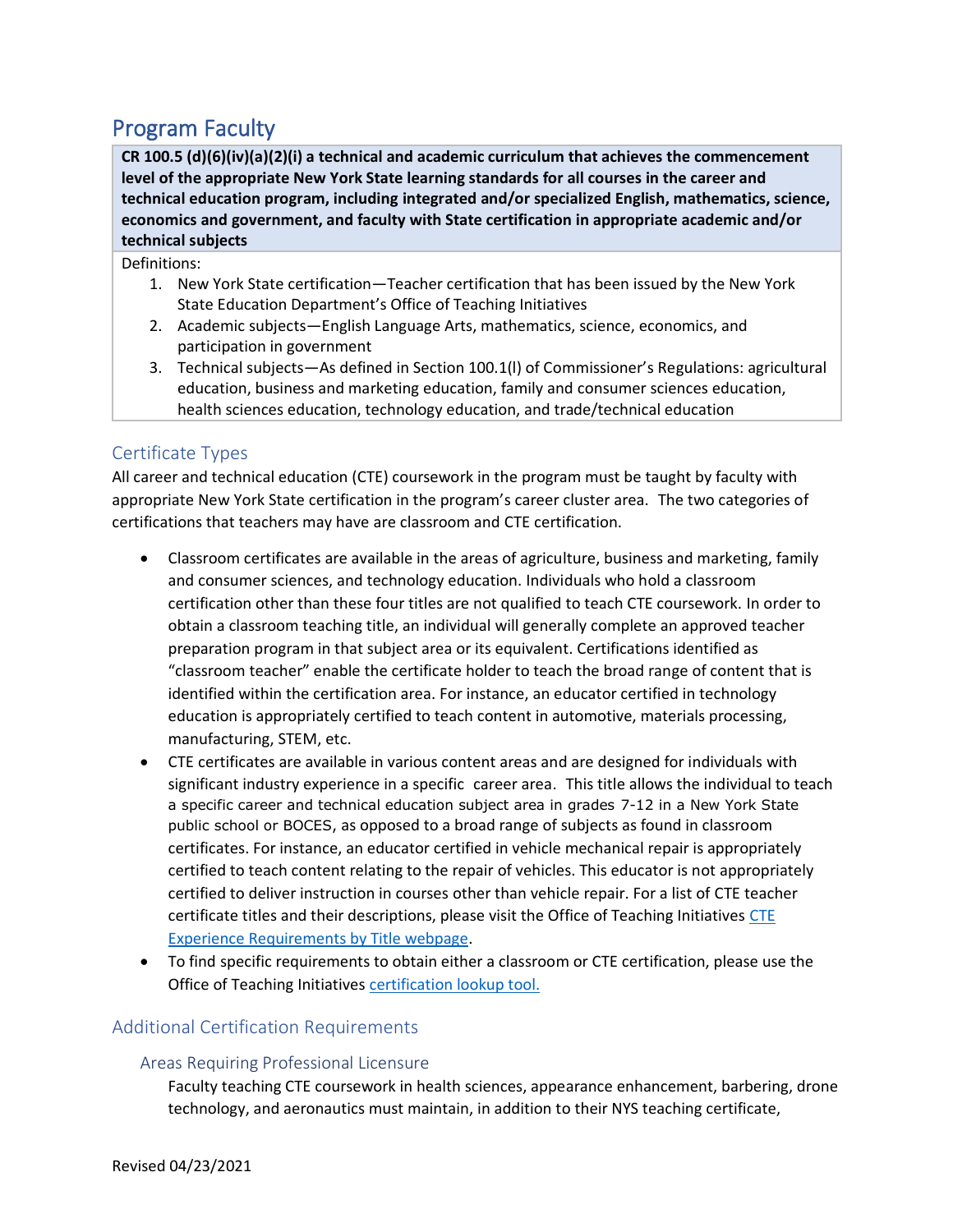licensure in the area in which they are teaching. This is required in order to legally operate these programs. If questions exist about licensure requirements, please contact the Office of Career and Technical Education prior to submitting the program for approval/re-approval.

#### Health Sciences Operational Program Approval

Faculty seeking to teach CTE coursework in health science programs for which operational approval is required, in accordance with federal laws and New York State regulations, must demonstrate additional specific prior work experience, e.g., a CTE teacher certified in Practical Nursing 7-12 must have the required two-years work experience in long-term care (LTC) in order to be operationally approved to deliver instruction for a nurse aide training program. If questions exist about operational program requirements, please visit the [NYSED CTE Health](http://www.p12.nysed.gov/cte/health/)  [Sciences](http://www.p12.nysed.gov/cte/health/) website or contact the Office of Career and Technical Education Health Sciences Associate.

## Career and Financial Management

Career and Financial Management may be taught by any CTE teacher title as well as the four classroom titles of agriculture, business and marketing, family and consumer sciences, or technology education.

#### Work Based Learning

- If CEIP or Co-op is part of the program content, a CTE teacher with the extension of Coordinator of Work-Based Learning Programs for Career Development must oversee that portion of the program.
- If GEWEP or WECEP is part of the program content, a teacher or school counselor who holds the extension of Coordinator of Work-Based Learning Programs for Career Development OR Coordinator of Work-Based Learning Programs for Career Awareness must oversee that portion of the program.

### Vendor Certifications

Certifications obtained through vendors are a great way to obtain professional development and additional credentials. However, certifications issued by vendors are not recognized as NYS teacher certification. Program faculty must hold the appropriate NYS classroom or CTE certificate title to teach CTE coursework.

#### *Example:*

*Appropriate Certification—*A program faculty member certified as a New York State technology education teacher who holds a Project Lead the Way (PLTW) engineering certification would be appropriately certified to teach CTE engineering coursework.

*Inappropriate Certification—*A program faculty member certified as a New York State physics teacher who holds a PLTW engineering certification would not be appropriately certified to teach CTE engineering coursework.

*Inappropriate Certification—*An individual who holds only a PLTW certification and is not a NYS certified teacher would not be appropriately certified to teach in a NYS public school or BOCES.